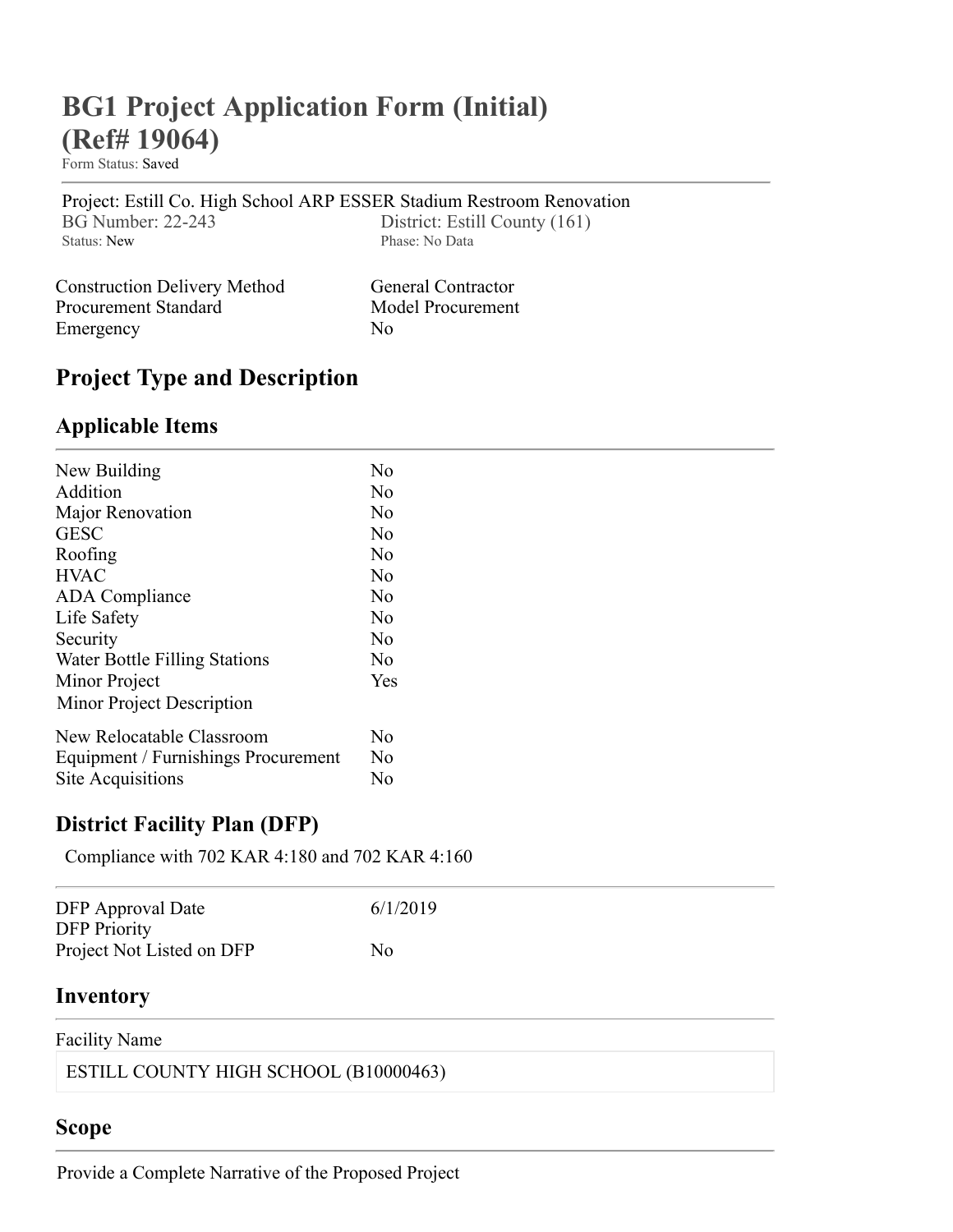This project will add plumbing fixtures and upgrade restroom exhaust systems to address increased seating capacity at the stadium venue. The project will also provide new, more hygienic interior finishes to the restrooms.

Work Related to Project But Excluded from this BG1 Scope

## **Financial Plan**

#### **Probable Costs**

Proposed Plan to Finance Application

| <b>Total Construction Cost</b>   | \$72,100.00 |
|----------------------------------|-------------|
| <b>Construction Contingency</b>  | \$7,210.00  |
| Architect / Engineer Fee         | \$11,085.38 |
| <b>Construction Manager Fee</b>  |             |
| Fiscal Agent Fee                 |             |
| <b>Bond Discount</b>             |             |
| Equipment / Furnishings          |             |
| Equipment / Computers            |             |
| Technology Network System (KETS) |             |
| Site Acquisition                 |             |
| Site Survey                      |             |
| Geotechnical Investigations      |             |
| Special Inspections              |             |
| Commissioning                    |             |
| Advertising                      |             |
| Printing                         | \$2,500.00  |
|                                  |             |
| <b>Other Probable Costs</b>      |             |

| Title                         | Amount      |
|-------------------------------|-------------|
| No Data<br>No Data<br>No Data |             |
| <b>Total Project Cost</b>     | \$92,895.38 |

#### **Funds Available**

Bond Sale - SFCC Bond Requirement - SFCC Local FSPK Bond Sale Local General Fund Bond Sale Cash - SFCC Requirement Cash - Building Fund Cash - Capital Outlay Cash - Investment Earnings Cash - General Fund City - County - KYTC Reimbursement KETS Federal Funds